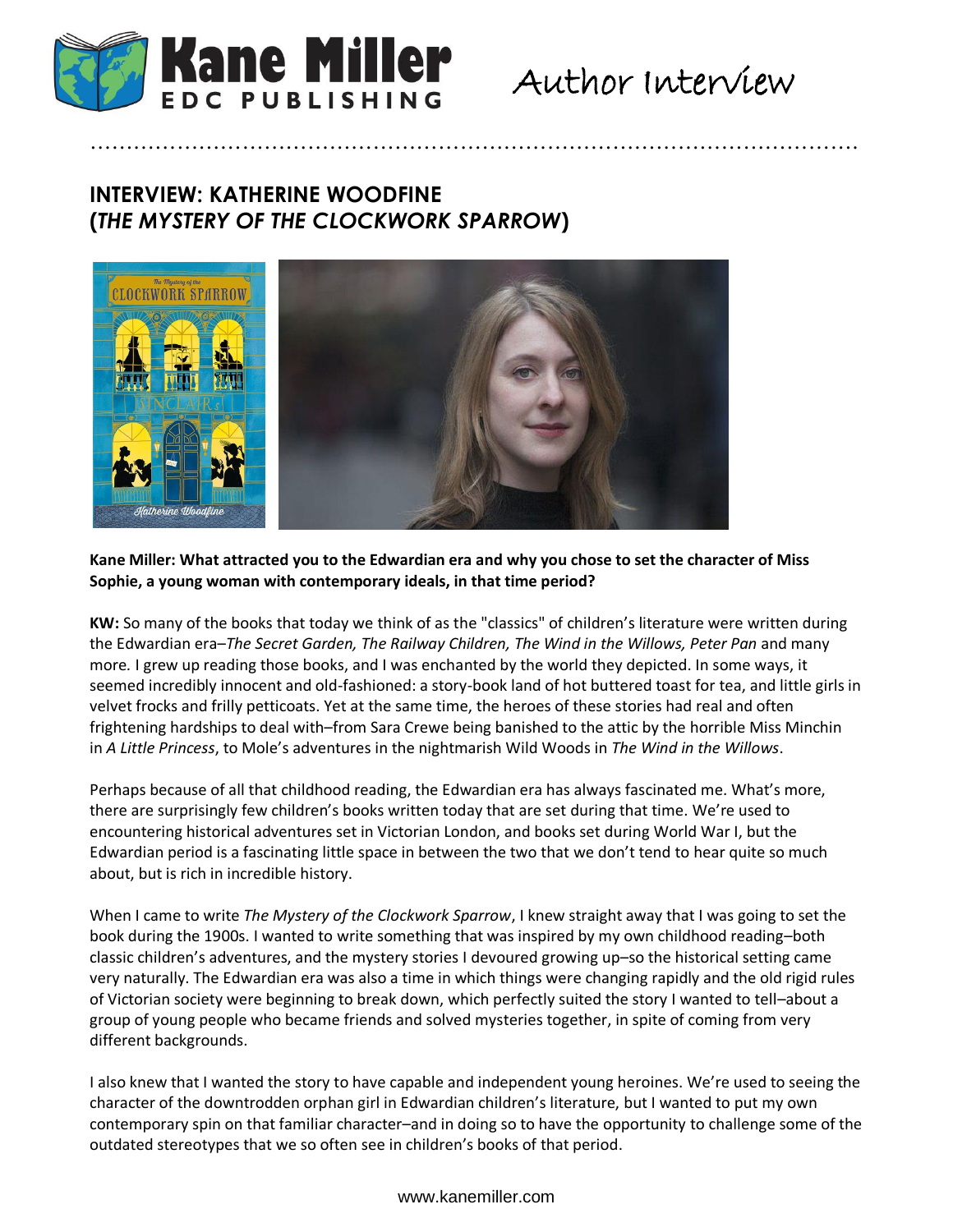

It's been great fun writing about Sophie and Lil, who are absolutely Edwardian girls from the top of their straw sailor hats to the tips of their buttoned boots–but who I hope are also characters that children today will be

…………………………………………………………………………………………….

able to relate to. And ultimately, I'd love to think that *Clockwork Sparrow* and *Jeweled Moth* might inspire some young readers to go off and discover some of those wonderful Edwardian children's classics for themselves too!

### **KM: As a child, what role did books play in your home? Were they available as entertainment?**

**KW:** I was absolutely obsessed with reading as a child. I can't remember a time when I didn't love books! I'd often get in trouble for reading in bed after "lights out" or trying to sneakily read my book at the dinner table.



*The author's hometown.*

There were always lots of books at home, because my parents were both readers. I especially enjoyed reading the books that my mum had kept from her own childhood, mostly old hardback editions of books by authors like Enid Blyton, Malcolm Saville and Lorna Hill. We read together a lot. I particularly remember my mum reading me *The Hobbit,* and we also listened to lots of audio books. I have very fond memories of audio recordings of *Winnie the Pooh*, the Roald Dahl books and lots of children's poetry.

A hugely important part of my childhood was visiting the local library every Saturday, which was the highlight of my week! The library was one of my favorite places, and there was nothing I liked better than coming home on Saturday laden down with a pile of new books to read.

## **KM: When did you first become aware that "author" was an occupation?**

**KW:** As a child, I don't think I made a connection between the names I saw on the covers of books and real people. Growing up in a village in Lancashire, in the north of England, I didn't come into contact with writers. I went to a small village school, and author visits were unheard of: the most exciting book event was when the mobile library came to visit. As a consequence, "authors" seemed like rather magical, otherworldly figures.

It probably wasn't until I was 10 or 11 that I realized that being an author was a real occupation. Even then I had no idea how you could go about becoming one. If you were good at writing, the careers advice you were given at school tended to suggest areas like journalism or law. Being "an author" was never really presented as an option.

When *The Mystery of the Clockwork Sparrow* was first published in the UK, I went back to my old primary school to do an event, which was a very special experience. It was lovely to speak to the children, but also to know that, as a result, they might be more aware that a writing career was possible for them. Although I hope the idea of writing for a living still has a bit of magic about it, hopefully "being an author" will be something much more real and achievable to them as a result.

### **KM: What challenges do you face as an author for children, and what have those taught you?**

**KW:** I love being a children's author; it really is a dream come true. However, I do think that one challenge can be that children's books are still often seen as being less "worthy" than adult books.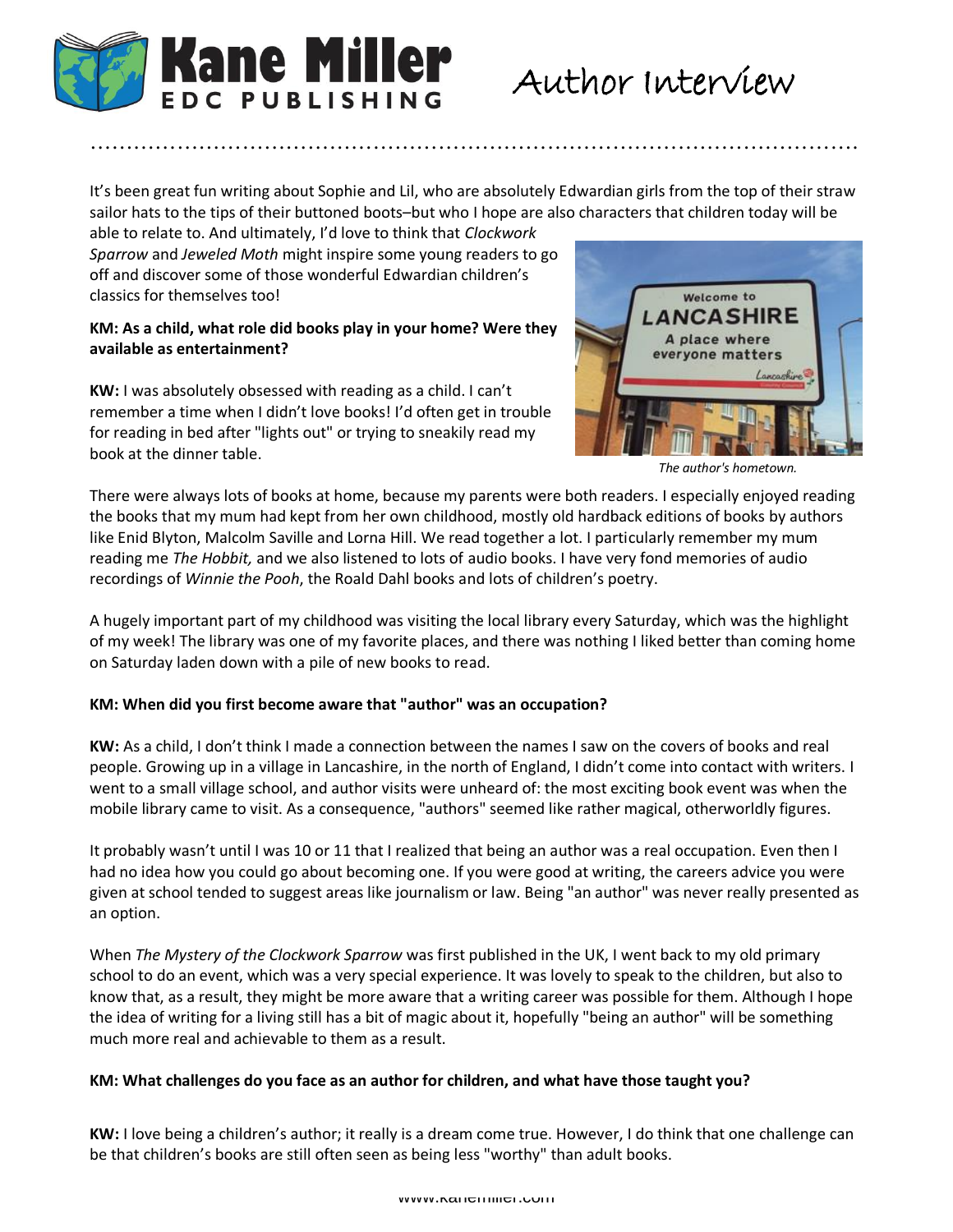

# Author Interview

I'd like to see children's books get the same kind of coverage in the media that books for adults receive. It's so important that parents and teachers can access information about children's books, but also it's hugely rewarding to discuss children's books as literature in their own right.

…………………………………………………………………………………………….

With this in mind, a couple of years ago, some friends and I started up a monthly children's books show, called "Down the Rabbit Hole," on a London-based radio station. Each month we have authors and illustrators join us in the studio to talk about new children's books, from picture books through to YA, and we've seen for ourselves what a delight it is to have a proper space for a meaningful discussion of children's books. (You can find out more and listen at *[Down the Rabbit Hole](http://downtherabbitholeradio.tumblr.com/)*.)

### **KM: Did you encounter any barriers while pursuing your career as a writer?**

**KW:** Pursuing any career in the arts can be challenging. I always knew that I wanted my career to relate to books, and ideally writing, but I didn't really know where to start. I was fortunate enough to have some tremendously encouraging teachers while I was at school, and I went on to study English Literature at University, but after that I was unsure what to do next.

I was interested in working in publishing, but soon found that the vast majority of jobs were in London, where it was expensive to live and I didn't really know anyone. Starting salaries were low, and most jobs required at least some relevant work experience or an internship. It all seemed rather out of my reach, so I ended up getting a job in an art gallery and bookshop in the city of Manchester, close to where I grew up. I kept exploring my love of books and writing in my own time, studying for a part-time MA in literature, writing a blog and entering a few writing competitions.

A couple of years and a couple of jobs later, I found out about a great role in London that had become available at a big reading charity, working on projects relating to children's books. I now had plenty of relevant experience to offer, and getting to work with some of the UK's best known children's authors and illustrators was incredibly exciting.

What's more, working in the children's book world also gave me the opportunity to learn more about the publishing industry, and gave me the confidence to take my own writing further. I now combine my own writing with working on a handful of children's books projects that I love: the radio show, Down the Rabbit Hole; reviewing books for a children's magazine; and running YALC, a huge YA convention that takes place in London each year.

### **ADVICE FROM A WRITER:**

- 1. Write as much as you can. I wrote non-stop as a child–stories, diaries, plays for my friends to act out, my own "newspapers" and I think all that time that I spent writing has helped me hugely. Writing is like a sport–you have to keep practicing!
- 2. Have fun with it. Play, enjoy being creative and let your imagination loose. Don't worry too much about spelling, punctuation, neat handwriting and getting it perfect (I realize this is contrary to what a lot of teachers might tell children at school, but I think it's so important to have some space to simply be imaginative without worrying about getting it "right.") Just enjoy exploring your ideas; you can always fix the spelling later!